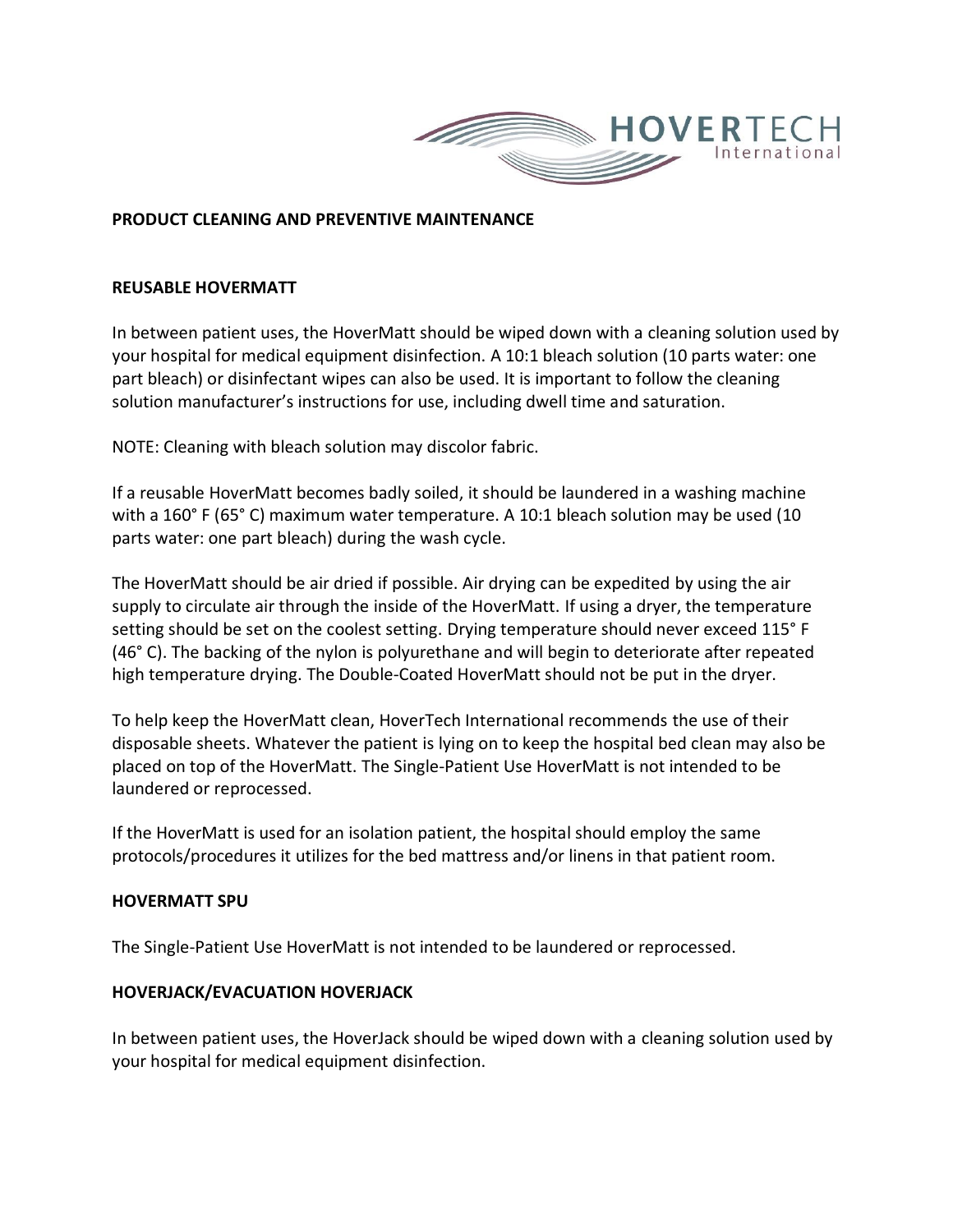A 10:1 bleach solution (10 parts water: one part bleach) or disinfectant wipes can also be used. NOTE: Cleaning with bleach solution may discolor fabric.

First remove any visible soil, then clean the area according to the cleaning product manufacturer's recommended dwell time and level of saturation. A gentle scrub brush can also be used on the affected area, if necessary, to help penetrate the HoverJack material.

Do not launder the HoverJack.

# **AIRWEDGE**

In between patient uses, the AirWedge should be wiped down with a cleaning solution used by your hospital for medical equipment disinfection.

A 10:1 bleach solution (10 parts water: one part bleach) or disinfectant wipes can also be used. It is important to follow the cleaning solution manufacturer's instructions for use, including dwell time and saturation.

NOTE: Cleaning with bleach solution may discolor fabric.

Do not launder the AirWedge.

Infection Control

Whatever the patient is lying on to keep the surface clean may be placed on top of the AirWedge to help keep it clean. If desired, a disposable sheet may be used to cover the AirWedge (available for separate purchase).

If the AirWedge is used on an isolation patient, the hospital should employ the same protocols/procedures it utilizes for the bed mattress and/or for linens in that patient room.

## **HOVERSLING SPLIT-LEG/HOVERSLING REPOSITIONING SHEET**

A HoverTech disposable sheet and/or absorbent chux can be placed on top of the HoverSling to keep it clean. The HoverSling is a single-patient use product and is not intended to be laundered. Discard if the device becomes grossly soiled.

## **Q2ROLLER**

The Q2Roller is a single-patient use device. If the device becomes soiled, completely wipe it down using a germicidal cleaner (phenolic disinfectant, quaternary solution or other intermediate level disinfectant according to facility procedure) to disinfect. For best results, follow the cleaner manufacturer's recommended dwell time and instructions for use. Apply germicidal cleaner directly into hard-to-reach areas. Let air dry. Do not launder.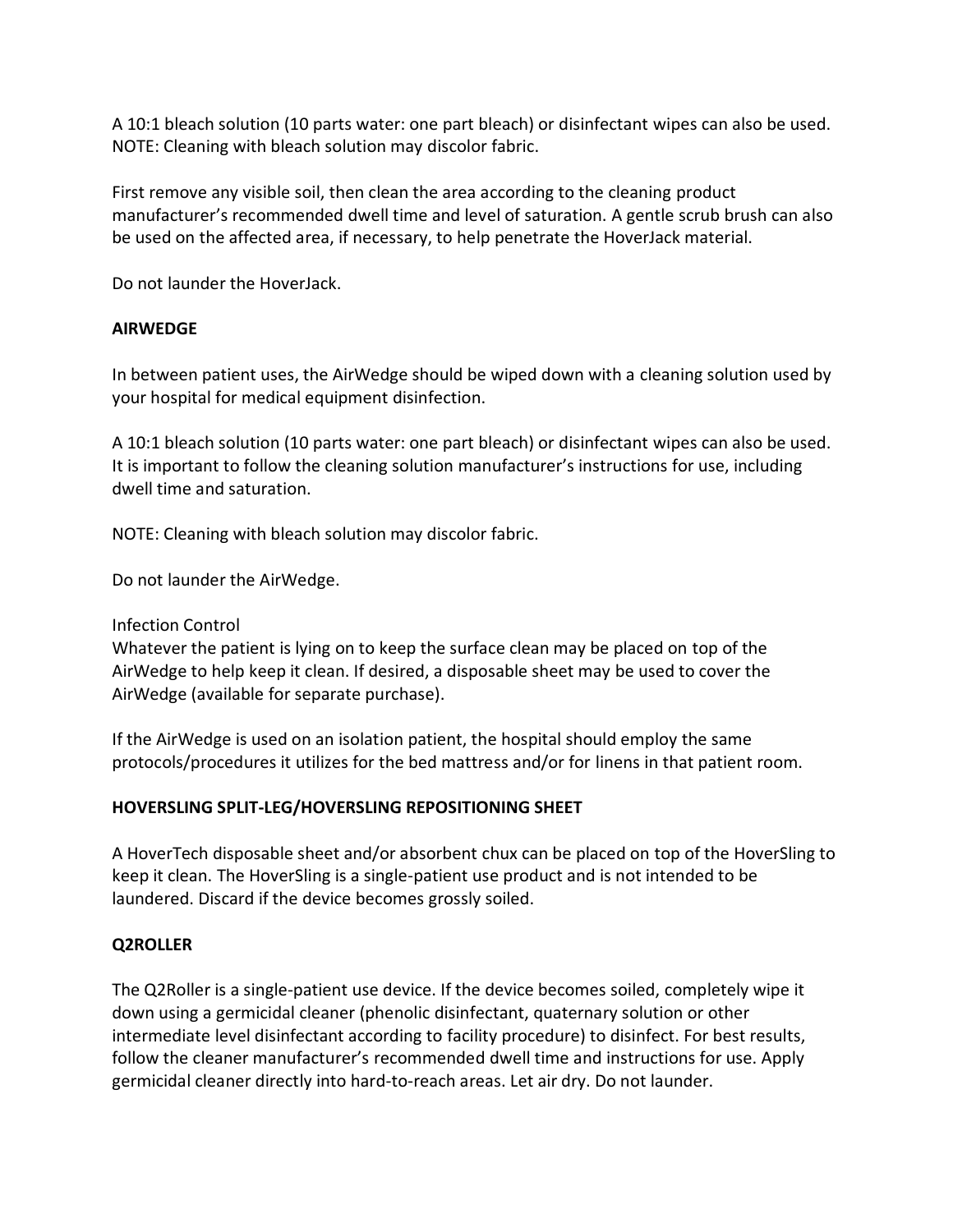### **AIR 400G**

Prior to use, a visual inspection should be performed on the air supply to ensure the power cord is not frayed or nicked, and that there is no visual damage that would render the air supply unusable.

In between patient uses, clean the air supply by wiping it down with hospital-grade disinfectant wipes. For best results, follow the wipe manufacturer's recommended dwell time and instructions for use.

NOTE: Do not spray any cleaners/liquids directly on the air supply.

## **FILTERS**

The air supply has a 2-micron filter over the motor. This filter can be accessed by removing the three small screws holding the canister to the motor. It is recommended that the air filter be cleaned monthly, or according to the facility's preventative maintenance schedule. Remove the filter from the air supply and hold it under warm running water. The filter must air dry completely before being placed back into the air supply. The filter should be replaced when it is clogged with debris that does not break free when it is washed. The filter should be replaced when it remains discolored or "dirty" after rinsing, or when it no longer stays in place on the motor.

Annual replacement is recommended for the filters that don't need to be replaced due to the aforementioned conditions.

### **AIR1200/AIR2300**

In between patient use, clean the air supply by wiping it down with hospital-grade disinfectant wipes. For best results, follow the wipe manufacturer's recommended dwell time and instructions for use. Using disinfectant wipes may degrade the graphics on the control panel over time. Replacement panels can be purchased directly from HoverTech International, if necessary.

NOTE: Do not spray any cleaners/liquids directly on the air supply.

NOTE: CHECK YOUR LOCAL/STATE/FEDERAL/INTERNATIONAL GUIDELINES BEFORE DISPOSAL.

### PREVENTIVE MAINTENANCE

Prior to use, a visual inspection should be performed on the HoverTech International Air Supply to ensure the power cord is not frayed or nicked and that there is no visual damage that would render the air supply unusable.

If any damage is found that would cause the air supply not to function as intended, the air supply should be removed from use and returned to HoverTech International for repair.